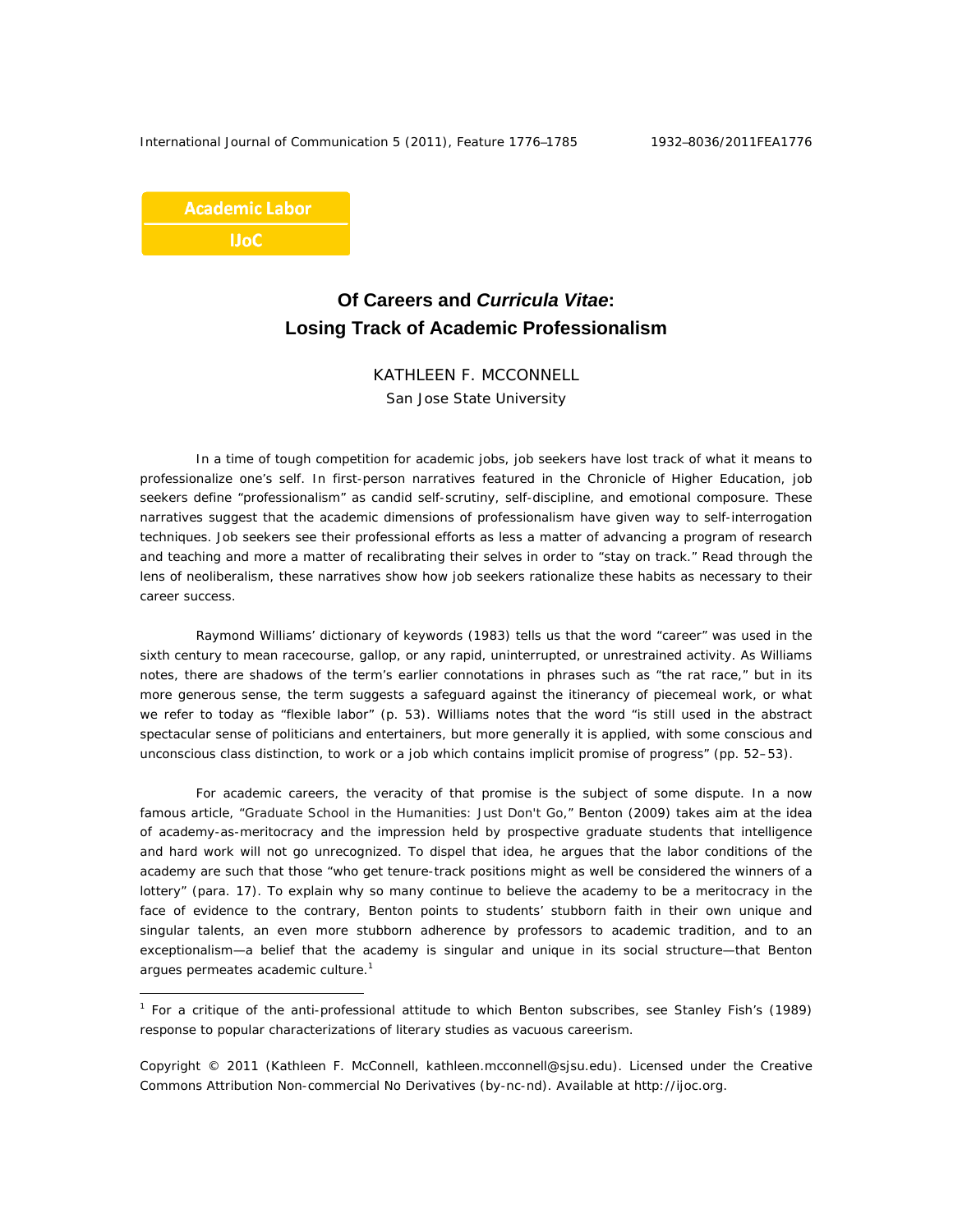In *The Last Professors*, Frank Donoghue also remarks on the culture of the academic job search that "assigns the responsibility of being valued to the job seekers themselves," which, he adds, is "a cruel injustice given the way that the hiring system actually works" (p. 37). Where Benton credits an air of exceptionalism, Donoghue attributes this impulse to job seekers and their advisors' faith in market logics that they believe will, like a free-market economy, "sort out" the value of each job candidate (p. 36).

A third analysis of academic professionalization by Eng-Beng Lim, Lisa Duggan, and José Esteban Muñoz (2010) takes Donoghue's argument a step further to attribute the "professional performances of faculty" to "a larger neoliberal cultural politic permeating the United States" (pp. 130, 128). Duggan offers several examples from her home institution of professors who publicly aligned themselves with, for instance, collective labor actions such as graduate student unionization movements while privately supporting decisions that led to anti-union measures, faculty pay inequities, and a weakened faculty governance (p. 131). Duggan attributes these decisions less to outright hypocrisy than to an economy of professional incentives that encourages individuals to pursue "one's own best interests" (ibid.). "Progressive and left faculty," writes Duggan, "often lose track of the difference between the commitments that shape their scholarship and teaching, and that shape their scholarly reputations, and the decisions they make to forward their careers within their institutions" (p. 130).

Whether crediting academic exceptionalism, market logics, or neoliberalism, these analyses all suggest that amid shrinking job pools and scarcity of institutional resources, we have, as Duggan puts it, "lost track" of ourselves. Duggan's choice of words evokes both the earlier meanings of *career* and the metaphors "tenure track" and *curriculum vitae* or "life course." Keeping the track metaphor in mind, this essay takes up the question of what it means to say that we have "lost track" of ourselves within what Muñoz has characterized as this "provisional" neoliberal moment (Eng-Beng, Duggan, & Muñoz, 2010, p. 132). Does it mean, as Benton suggests, that the academy now operates by a lottery system that renders its ranking systems meaningless? Does it mean, as Duggan suggests, that academics have forfeited more equitable and just political motivations in order to navigate the new labor conditions of the academy? While productive in many ways, these arguments risk casting individual academics as either delusional or coldly calculating.

In what follows, I analyze several job search narratives from the *Chronicle of Higher Education* in which job seekers are neither delusional about their job prospects nor calculating at the expense of their peers. Nevertheless, these narratives do display the neoliberal affect to which Duggan points. While these narratives make mention of conventional job search techniques, such as networking, their primary focus is on maintaining physical and emotional discipline. To be clear, neoliberalism manifests in these narratives not as allegiance to free-market economic policies but as the exercising of what Wendy Brown has termed a political rationality that "normatively constructs and interpellates individuals as entrepreneurial actors in every sphere of life" (2003, para. 15). It is this latter sense of neoliberalism that I attribute to academic job seekers who exhibit a faith, not in an academic meritocracy or in a free-market economy, but in themselves to act as "rational, calculating creatures whose moral autonomy is measured by their capacity for 'self-care'" (para. 15). "Moral autonomy" refers in this case not to the beliefs we might typically associate with neoliberalism, such as the idea that dedicated consumerism should relieve one of the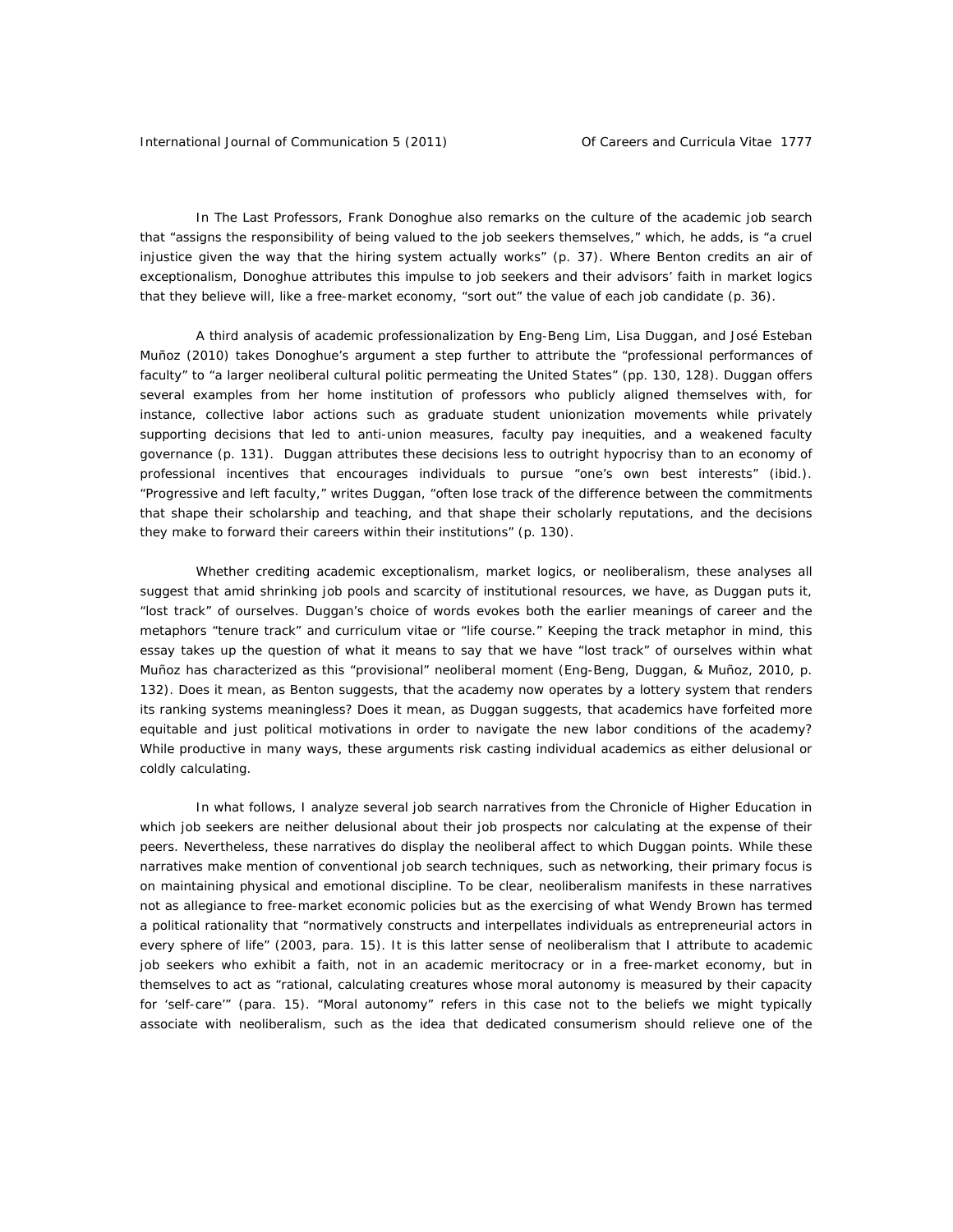burden of paying taxes, but to a belief that self-discipline alone equals academic professionalism. Benton attributes this belief as a sense of entitlement that students carry with them into graduate school. But such an analysis misses the extent to which job seekers interrogate themselves and strive to meet standards, no matter how demanding. There is less a sense of entitlement at play here than a constricting of the professional circuit to such a degree that the academic dimensions of professionalism have given way to endless self-scrutiny of faults as modest as pride and bitterness. The result is that job seekers are not advancing a program of research and teaching so much as continuously recalibrating their selves in order to "stay on track."

To show a neoliberal affect in the following narratives, I highlight places where job seekers define "professionalism" as candid self-scrutiny, self-discipline, and emotional composure. Academic professionalization has always been an exercise in social posturing, particularly where it meets with class ambition.<sup>2</sup> These narratives suggest, however, that the academic job search has become largely an exercise in self-management while the process of matriculation into the profession has dropped from sight. It is in this sense—the sense that the academic job search has become less about pursuing a particular kind of work and more about a narrow program of self-management—that we could say we have lost track of our selves.

Brown theorizes neoliberalism as a political rationality that manifests as the ability to calculate costs and benefits and that relieves us of evaluating our choices according to an ethical code. As Brown puts it, "mistakes in judgment" become under neoliberalism mere miscalculations of cost rather than a departure from a particular ethical program (para. 15). A common "miscalculation" by politicians is the extramarital affair that now guarantees the end of a political career—not usually because of the behavior itself but more often because of the public's perception of it as an instance of poor judgment. For academic careers, even where the details are less salacious, the principle is the same. Indeed, part of what is so unsettling about many stories of the academic job search is that job seekers' "missteps" are so modest. Even so, candidates place great emphasis on the importance of managing themselves—not in terms of their teaching and research programs, the details of which are generalized and secondary, but in terms of their ability to stay disciplined, make sacrifices, and keep emotionally composed.

#### **Getting Into the Race**

The following is an analysis of several first-person accounts of job searches featured in the career advice column in the *Chronicle of Higher Education*. Their humor, narrative inconsistencies, and frenetic emotions may ring familiar. The places where they read as awkward performances of professionalism are opportunities to see how job seekers rationalize their performance of self. The columnists—all of whom are women—display self-doubt that may register as gendered. My reading of these narratives through the lens of neoliberalism does not rule out the influence of gender norms. I do, however, suggest that these narratives are governed by a rationality that offers job seekers limited strategies for navigating their employment options beyond that of continuous self-scrutiny. No doubt that scrutiny has a gendered dimension, but I read it first as evidence of a shift from a professional program once focused on the

 $\overline{a}$ 

<sup>&</sup>lt;sup>2</sup> For more on this see Burton J. Bledstein (1978).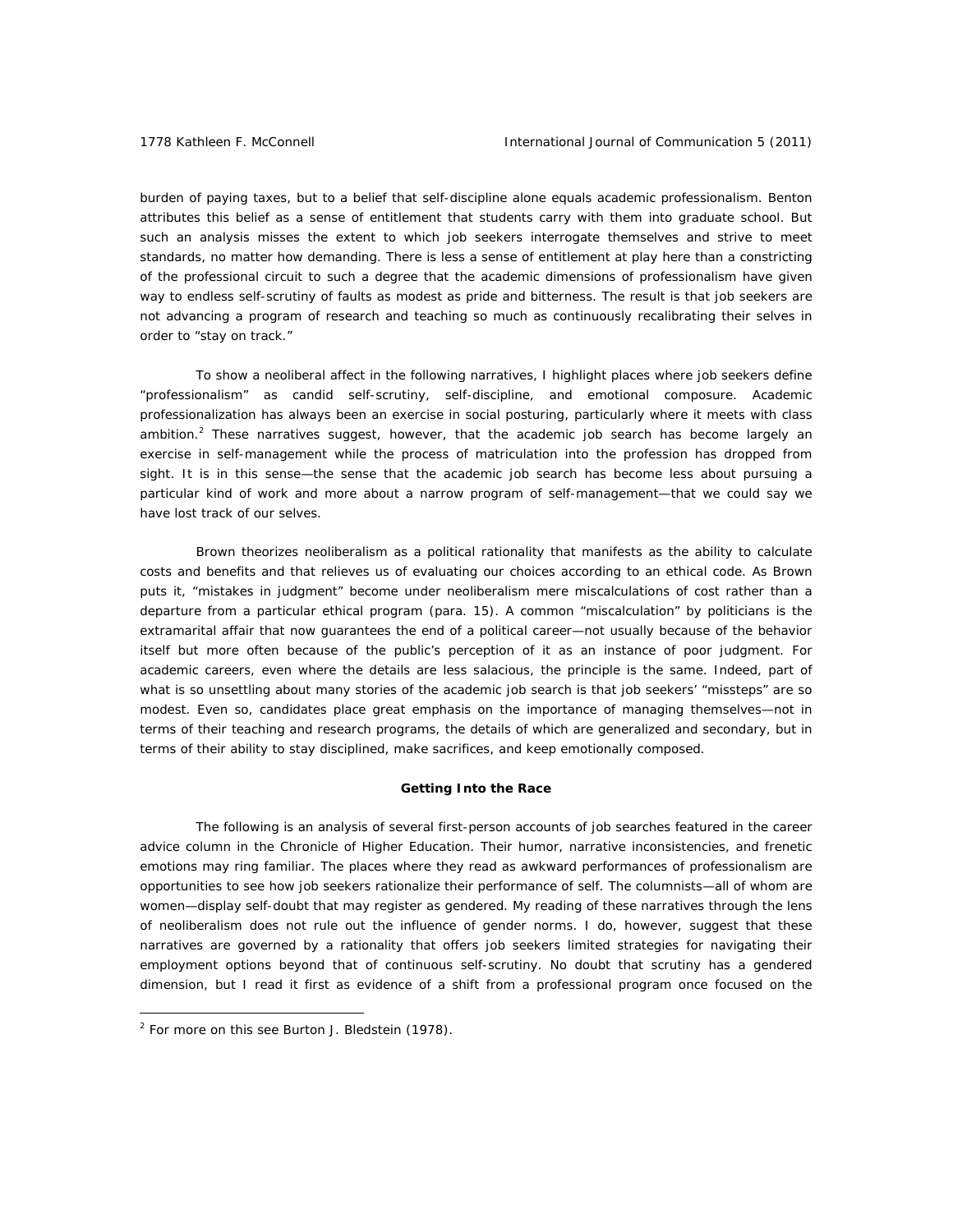expectations of academic institutions to one now attentive to an individual's ability to remain disciplined and emotionally tempered.

The first account is by Mairead Eastin Moloney who while still a graduate student, wrote four articles for the *Chronicle*, three under the pseudonym Margaret Tennant, that detailed her selfmanagement strategies during a two-year job search. Much of the force of Moloney's account comes from her disclosures about the state of her personal affairs—her marriage, diet, housekeeping, and personal finances, all of which fall into disrepair while she pours energy into pursuing a tenure-track position. Where the sorry state of her personal affairs might elsewhere read as an inability to care for herself, here it reads as an exceptional ability to weigh the costs and benefits of her personal life against those of her career pursuits. Her narrative thus registers as the exercising of neoliberal rationality in that Moloney presents her choices not as ethical decisions, but as calculations of risk. That is, she does not present herself as advocating for self-promotion over support of her colleagues or as entitled to an academic job. Rather, she rationalizes her behavior as self-management strategies, the mastery of which alone speaks to her professionalism.

Throughout her story, Moloney showcases her ability to measure costs and benefits and adjust her behavior accordingly. In her first article (Tennant, 2008, October), Moloney tells with self-deprecating wit the story of attending a job fair. She portrays herself as overwhelmed by the search process and struggling to acquire a competitive attitude. As she puts it, "my inner job seeker and I are rusty" (para. 25). She recounts a situation in which she has an opportunity to speak highly of a colleague to an interviewer, which she does before her self-interest takes hold. "I realized," she writes, "that the tightness in my throat was actually my inner, wiser, job-seeking self, attempting to strangle me before I could cough up any more platitudes about my competitor" (para. 16). The point of her story is not that competitiveness is a desirable trait but that she can and must suspend collegiality where it is a liability. In other words, Moloney's is not an ethical stance in favor of competitiveness so much as a simple costbenefit analysis, the execution of which speaks to her self-discipline.

As her story progresses, it becomes evident that Moloney sees her capacity for self-discipline as one of her greatest assets. When her narrative proves short on details of her career-specific skills, selfdiscipline begins to seem her only asset. By her second article (Tennant, 2009, February), Moloney's reluctant entry into the job market has given way to unceasing self-scrutiny. This time, her wit serves to normalize the frenetic self-accounting in which she engages. She details a daily routine now dominated by the job search that includes obsessive keeping of Post-it Notes and checking of job banks, "research allnighters and application-writing benders," and a lapse in housekeeping and healthy diet (para. 4). Her account becomes less about pursuit of a specific kind of work and more a presentation of her selfmanagement skills that alone speak to her commitment to an academic career. In the following passage, for instance, profession-specific details about teaching and research are secondary to her primary point that her career ultimately hinges on her possession of the will and discipline to accomplish a considerable amount of work:

I may be teaching an upper-level sociology class to 60 students, conducting four to 10 interviews a week for my dissertation, using my meager statistical skills to analyze data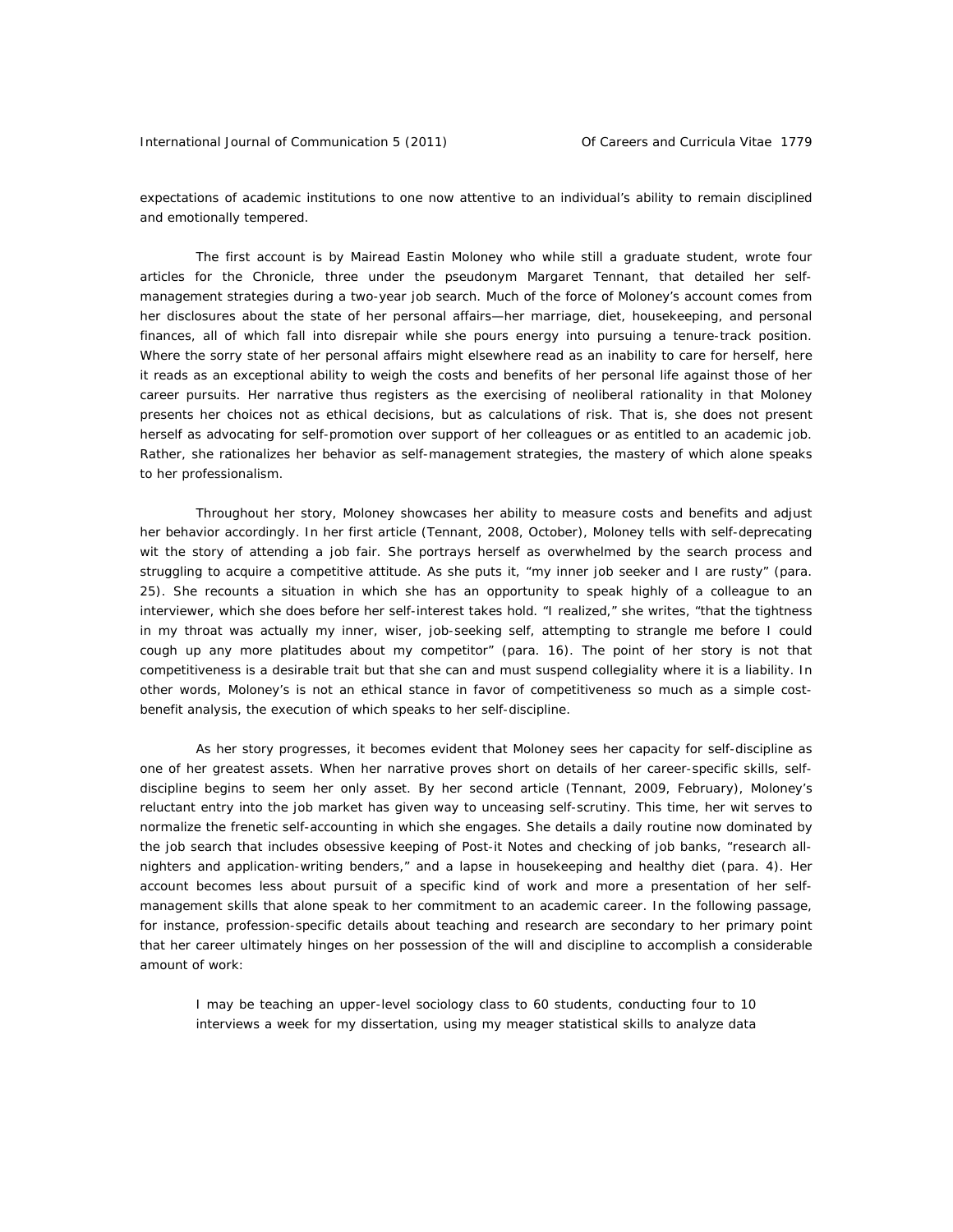from a national survey, submitting a paper for publication, and applying for a final-year fellowship, but in my spare time I'm just going to continually track job announcements online, whip out applications for postdoc and tenure-track positions, and incessantly stalk my e-mail and mailbox to see if anyone has gotten back to me with a life-changing offer. (para. 2)

With professionalization reduced to self-disciplining techniques, Moloney's evaluation of her job search turns on the question of whether she is doing enough. To make that determination, she compares herself to a colleague whom she describes as "a young white man fearlessly and unabashedly nurtured by older white men" (para. 15). This colleague, who "cranks out publications," is widely considered in her department to be the standard against which others should measure their own efforts (para. 15). "[His] achievements," she explains, "were held up to the rest of us as an example of what our paltry careers could be, if only we weren't so darned lazy" (para. 15). Moloney also notes her colleague's social advantages: "We can't all have stay-at-home wives, family trust funds, and nimble brains that work with deadly efficiency at 8 a.m." (para. 16). But what begins as a critique of social inequities concludes with Moloney renewing her commitment to get organized. Moloney calculates that her only option for closing the gap between her privileged colleague and herself is increased self-discipline:

I have to fill out one more job application. I have to look at one more job posting. I have to try to picture myself living and working in cities I wouldn't have ever thought of as home. I have to stop resembling a stained flannel couch cover and start resembling a successful, job-getting grad student. I just have to. (para. 18)

Here again Moloney evaluates herself, not by anything we might recognize as an academic standard, but by her ability to rally in the face of exhaustion. In arriving at this conclusion, Moloney demonstrates the limits of neoliberalism, which offers her no means of addressing inequities. Here, neoliberalism is less an economic ideology that encourages individuals to act without regard for others, and more an inadequate rationality that provides little in the way of what Kenneth Burke called "equipment for living" (1941, p. 296).

In her third article, a retrospective of her year-long search, Moloney makes clear that she is aware of the economic conditions that make risky the pursuit of an academic career (June 2009). However, as before, her reflection on structural conditions is less a critique of those conditions than it is further demonstration of her ability to calculate risk in her own interest. In this article, her self-accounting takes a back seat to statistical and anecdotal information on the job market. As she watches job postings evaporate, she reflects on the toll in the form of debt and depression that graduate school takes on people's lives. As with the story about her colleague, what at first promises to be an analysis of the academic job market is instead a re-calculation of the costs of her career pursuits that leaves her wondering if the debt she has acquired is worth the risk. The article ends with her securing a two-year postdoc, a turn that she attributes to good fortune: "By a bizarre combination of luck, tenacity, more luck, and an incredible amount of help from my mentors, I have landed a job" (para. 19). The significance the postdoc seems to hold for Moloney is as a sign that she is still "in the race." As before, she adjusts her calculations accordingly and once again decides the risk is worth it.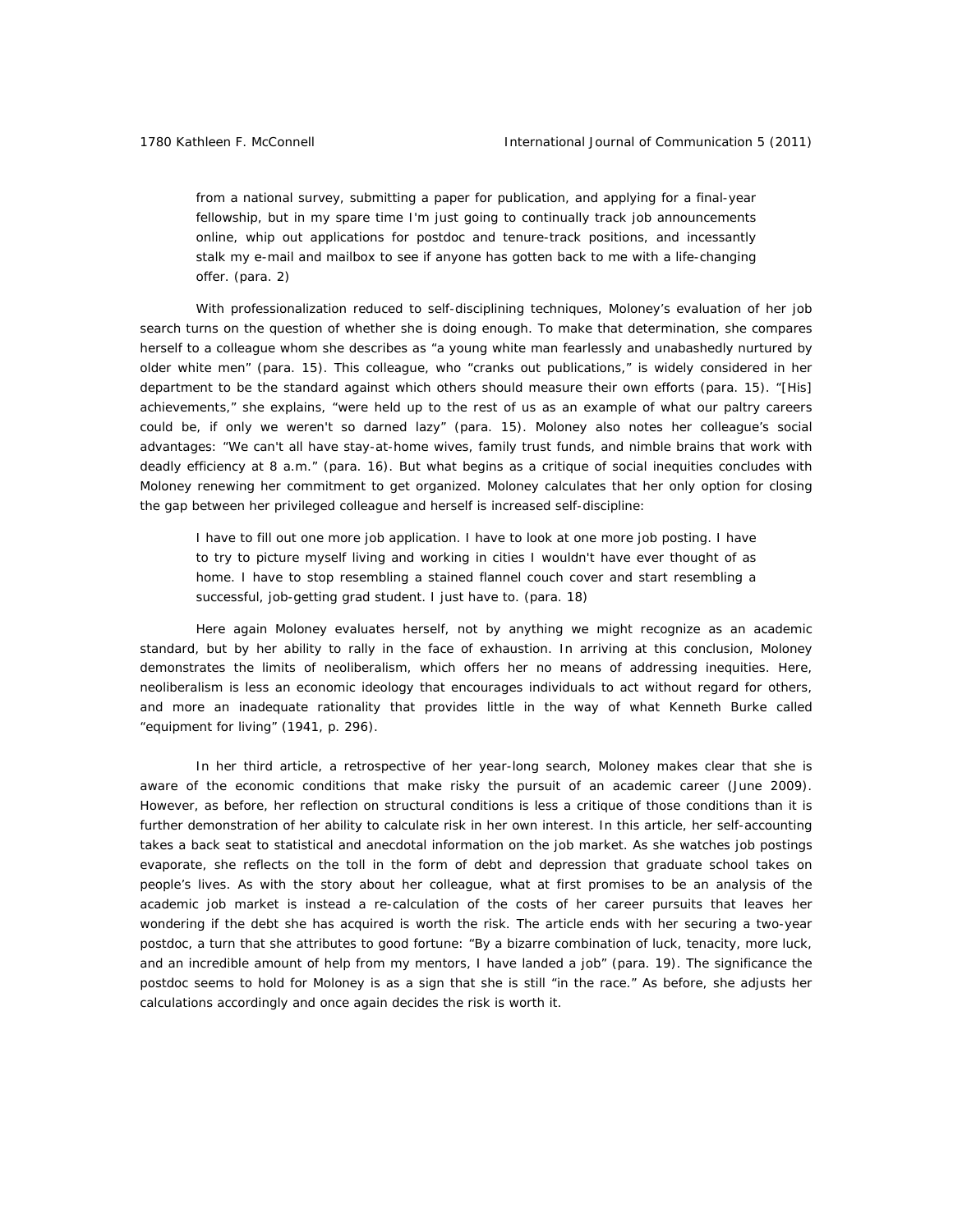Throughout her narrative, Moloney offers an account of her self-management skills, which she sees as a measure of her professional value. As a career advice column, her articles provide a model for other job seekers in how to assess whether they, too, are doing all they can. The criteria she establishes for that assessment has less to do with specific academic practices, such as attending conferences, than with cultivating self-discipline and emotional composure. This is evidenced in her final article, written after a second year on the job market (2010, April). In her final reflections, she discusses the need to recognize and correct her professional missteps. Her greatest regret, she writes, is that she succumbed to pride and went onto to the job market too soon (para. 13). Her argument suggests that she sees her emotions not as collateral of a long slog through graduate school followed by a challenging job search, but as yet another measure of her professionalism. She turns this self-assessment into a lesson for her readers by encouraging graduate students to weather the tight job market by swallowing their pride and staying in school for as long as possible. Her advice is in line with the thinking that has guided her own job search: More important than the work itself is one's ability to calculate costs and benefits to one's self and possession of an inexhaustible well of self-discipline. These skills, her narrative suggests, are what distinguish the academic professional.

### **Running in Place**

Other columnists echo Moloney's call for discipline and emotional control. One of the striking things about these accounts is how they develop degrees of self-discipline that extend well past the carefully proofread cover letter. In the context of an actual job search, no activity or emotion is too small to scrutinize or recalibrate. For Alex Lamoreaux (November 2008), a PhD in English entering her third year on the market, even writing a column for the *Chronicle* is a liability. As she tells us, she "is in pretty good shape, all in all, aside from the fact that I am procrastinating right now by writing this" (para. 3). Like Moloney, Lamoureaux assures her readers that she is working hard with the caveat that there is always more she could do. "I have attended loads of conferences . . . written quite a bit journalistically," and have "some academic publications under my belt, too (if not as many as I had hoped)" (para. 3). She also discloses that what she finds most exhausting about the job search is the unceasing self-interrogation, which she characterizes as a necessary part of the process (para. 4).

Even criticisms of academic labor conditions have become tangled in the rationalities of neoliberalism. A third columnist, for instance, sets out to debunk the association between hard work and employability, but in trying to dispel the myth of the academic meritocracy ends up reinforcing a perception of professionalism as a matter of self-discipline. On being offered a tenure-track position in her department after serving three years as a lecturer, Sally Racket (March 2011) writes that "it seemed incredibly callous to yelp, dance, or run through the halls" (para. 1). In an echo of Benton, Racket attributes her job, not to hard work but to the fact that she was "one of the lucky ones" (para. 1). Like Benton, Racket dismisses academic meritocracy as a myth and empathizes with those who have been "living through rejections the last two job seasons and then working hard to do more and then even more" (para. 17). She details her own and others' productivity in order to query the belief that career success correlates with hard work. However, in defending her fellow job seekers as hard workers, her critique reinforces the idea that it is one's stamina that matters most. She characterizes, for instance, the job search as "finding out that you have to run a sprint after you've just run a marathon" (para. 11). Rather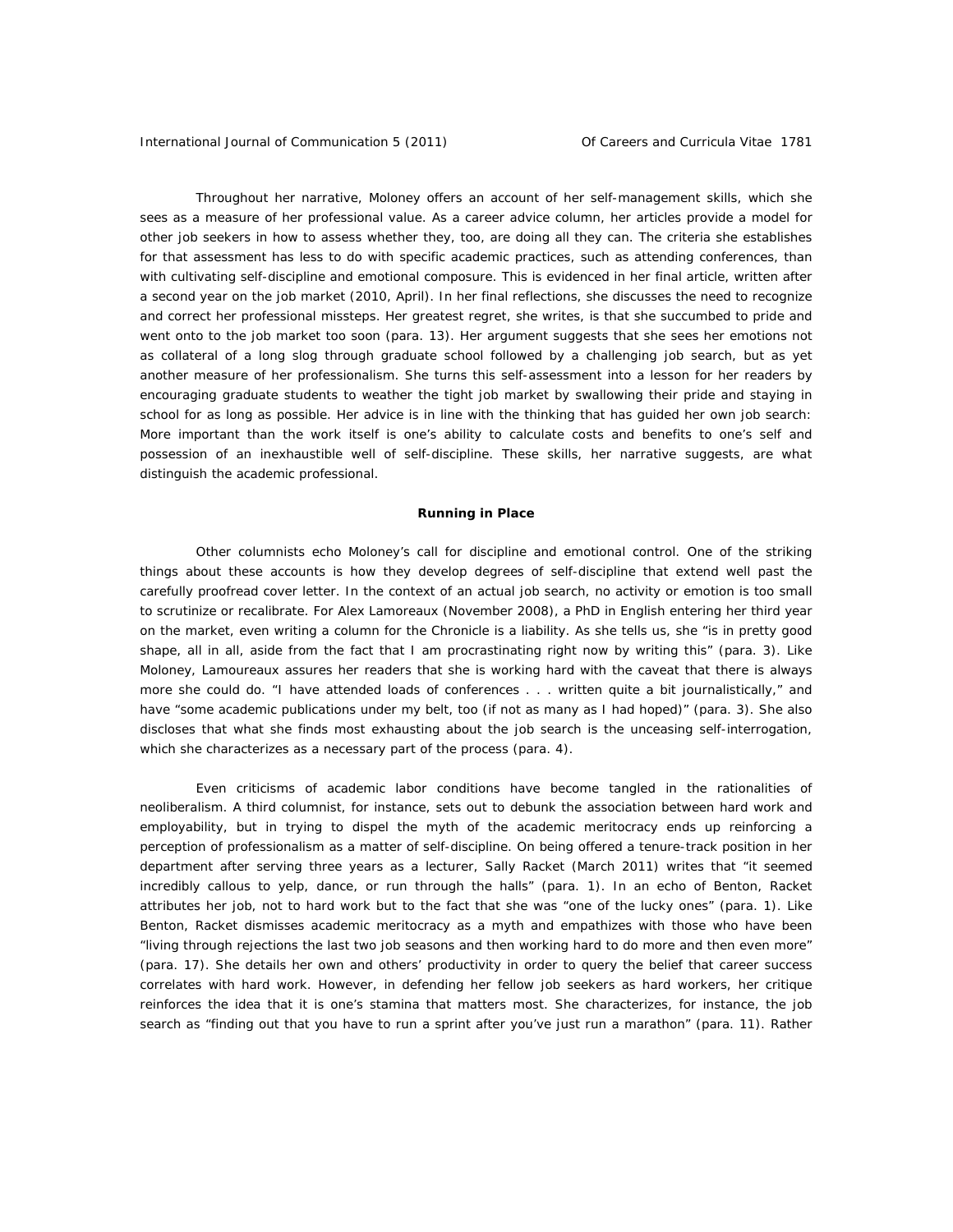$\overline{a}$ 

than question that standard, she cues us to see the ill of current labor practices not as the loss of talent, skills, or fresh intellectual perspectives, but as the waste of hard work itself.

A forth columnist takes the opposite stance to that of Racket's and advises readers to rise above bitterness and not allow frustration with the job market to become a critique of the academy. Charlotte Vane's (April 2010) account of her job search illustrates how emotional temperance—in this case the ability to be graceful in the face of disappointment—is not just something one must manage as part of the search process, but is itself a measure of one's professionalism. After a year on the market in which only one of a dozen of her colleagues was offered a job, Vane wrote an article encouraging readers not to succumb to bitterness. "[E]very time we resist schadenfreude" she writes, "we are improving the world" (para. 6) Here Vane makes an ethical argument. She also argues, though, that bitterness is an immature emotion unfit for newly minted graduates. As she explains, bitterness—like pride—is a personal weakness that the mature will learn to control: "Bitterness may be motivational for adolescents," she writes, "but it's utterly unsustainable for adults" (ibid.). Her reasoning here matches that of Moloney, Lamoureaux, and Racket, each of whom identifies additional ways to extend conventional career advice into programs of self-discipline and self-scrutiny. In each case, these regiments eclipse conventional modes of academic professional development and bind job seekers to a cycle of continuous searching for personal faults that they can remedy.

#### **Conclusion**

Thorstein Veblen's critique of university culture (1918) is a reminder that the academic career path has always been fraught with anxieties over how to comport one's self. Academics have long complained about the superficialities of academic professionalism and its weak ties to our intellectual mission.<sup>3</sup> At issue here is not that academic careers demand professionalization; as Stanley Fish argued (1989), our professional practices give meaning to our academic work. It may be, however, that with tenure-track jobs growing increasingly scarce, job seekers simply cannot see any relationship between their professionalization and the academic career path. With the career path obscured, job seekers have turned instead to taking inventory of their emotional faults. If this is the case and the narratives above are not the usual job search anxieties, the concern is that professionalism related to the job search has shifted from a practice of promoting one's record of teaching and research to a kind of endless self-interrogation.

When I say that we have lost track of our professional selves, I do not mean that a once noble system of apprenticeship has been vitiated by neoliberal economic policies. Rather, my aim has been to suggest that job seekers have come to think of self-discipline itself as a sufficient form of professionalism in much the same way that some believe financial independence to be a sufficient economic plan. Neoliberalism may not be the cause of this shift, but it does lend itself as a rationality.

<sup>&</sup>lt;sup>3</sup> See, for instance, criticisms of "prolific publishing," which some decry as careerist in the basest sense. In the mid-1990s, former editors of the *Southern Communication Journal,* Keith V. Erickson, Cathy A. Fleuriet, and Lawrence A. Hosman (1993) sounded the alarm over a "research ethic" emerging among communication scholars that valued "quantity rather than quality publishing" (p. 329). They attributed that proliferation to a compulsion among some academics to see their name in print.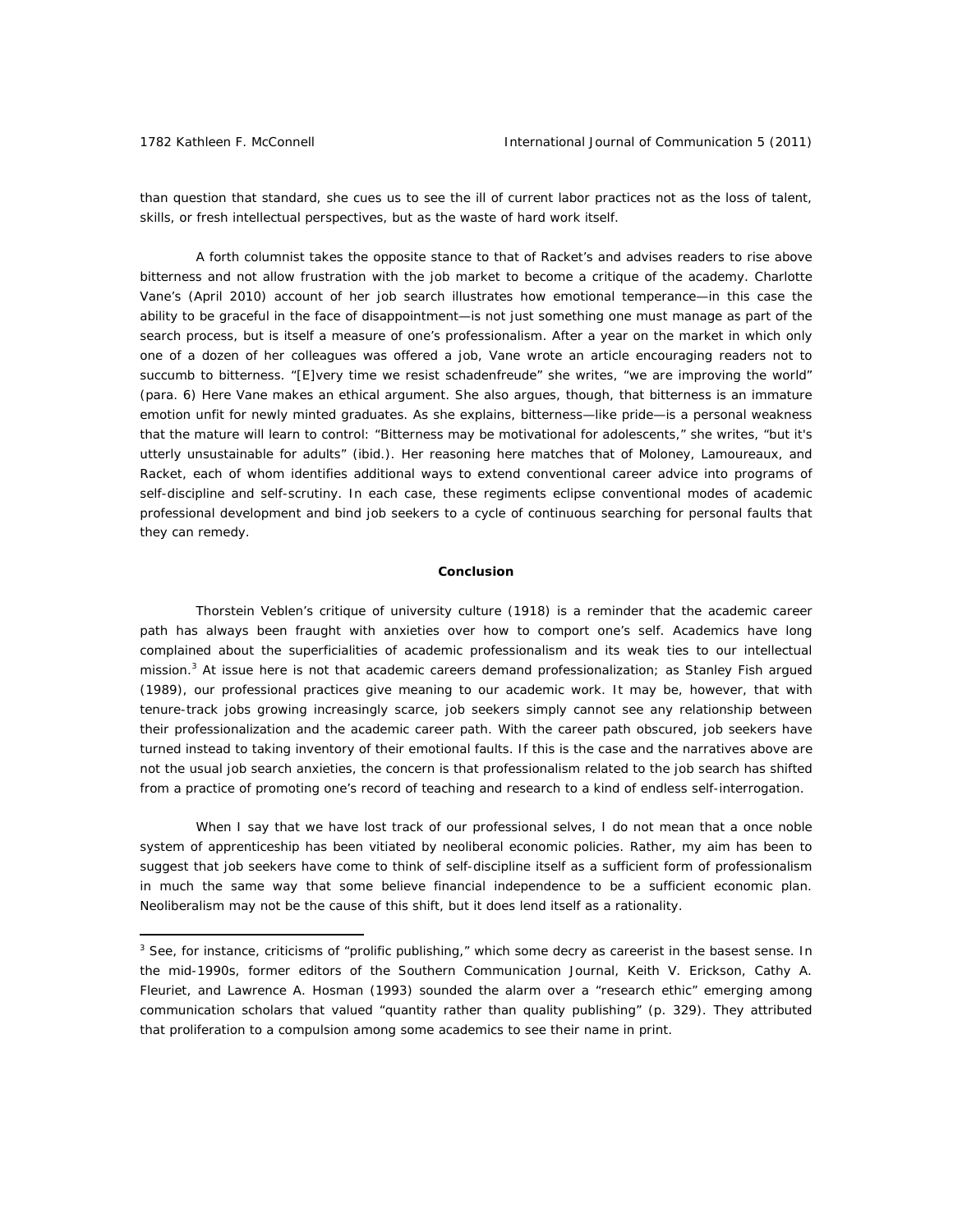Any job search is fraught with emotional anxieties, but there is a difference between processing those feelings and finding them professional faults. Likewise, time management is an important skill for job seekers to have, but there is a difference between managing one's time and disciplining one's self to do more and more. Just as neoliberal rationalities can manifest in small gestures of self-interrogation, so too can our interventions be small. One such place to intervene is in the conversations that we have with students and colleagues who are in the job market and may not see that they are caught up in rationalizations that do not help them to advance along any career track. If the above narratives can help us to recognize those rationalities, then they will have proven useful after all.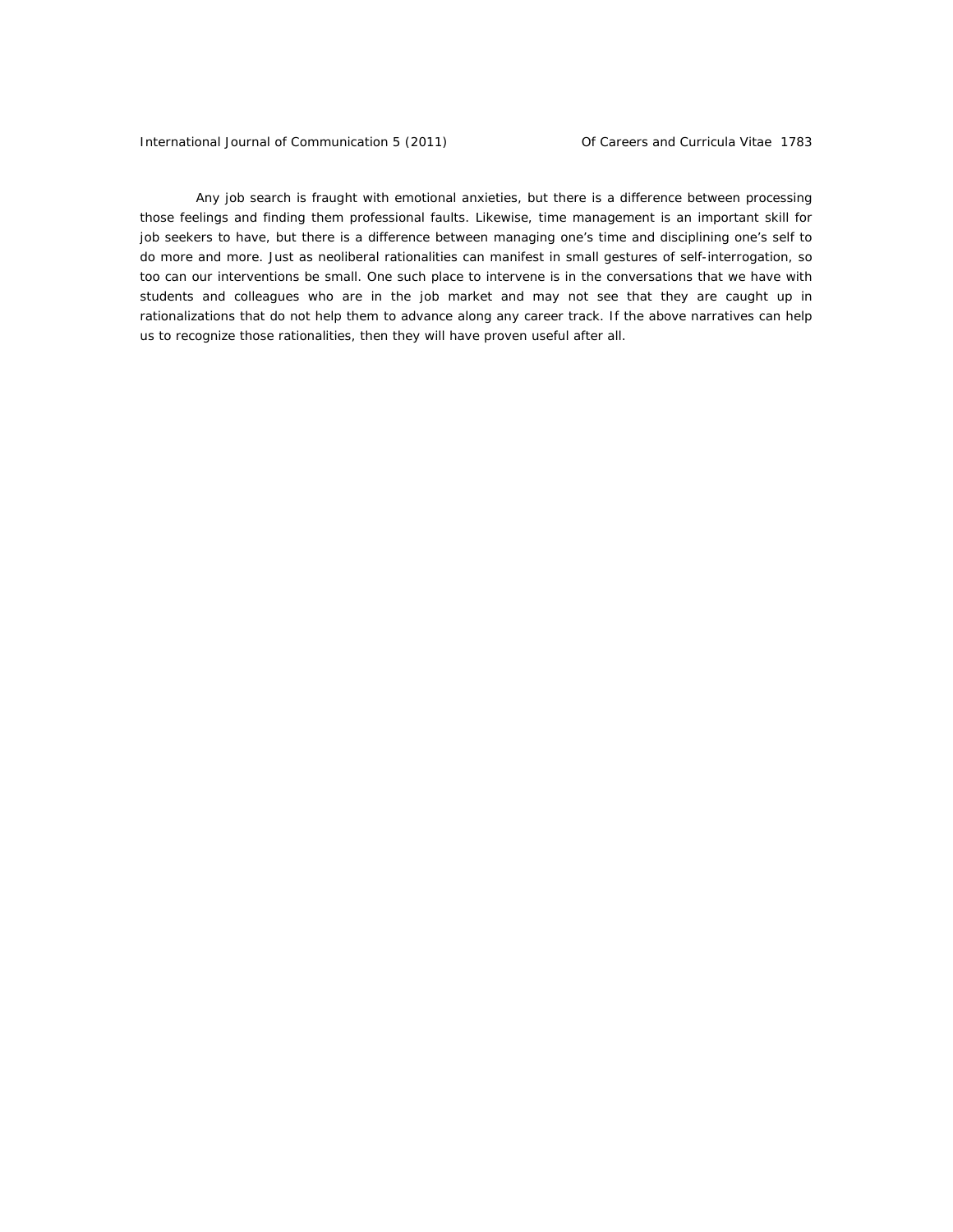#### **References**

- Benton, T. H. (2009, January). Graduate school in the humanities: Just don't go. *The Chronicle of Higher Education,* n.p.
- Bledstein, B. J. (1978). The culture of professionalism: The middle class and development of higher education in America. W. W. Norton & Co.
- Brown, W. (2003). Neo-liberalism and the end of liberal democracy. *Theory and Event*, *7* (1), n.p.
- Burke, K. (1941). Philosophy of literary form: Studies in symbolic action. Baton Rouge: Louisiana State University Press.
- Donoghue, F. (2008). The last professors: The corporate university and the fate of the humanities. New York, NY: Fordham University Press.
- Fish, S. (1989). Doing what comes naturally: Change, rhetoric, and the practice of theory in literary and legal studies. Durham, NC: Duke University Press.
- Erickson, K. V., Fleuriet, C. A., & Hosman, L. A. (1993). Prolific publishing: Professional and administrative Concerns. *The Southern Communication Journal*, *58*(4), 328–338.
- Lamoreaux, A. (2008, November 3). Boarding the deathstar. *The Chronicle of Higher Education*, n.p.
- Lim, E., Duggan, L., & Muñoz, J. E. (2010, March). The performance and pedagogy of neoliberal affect. *Theatre Survey, 51*(1), 127–133.
- Moloney, M. E. (2010, April 4). Just stay there. *The Chronicle of Higher Education*, n.p.
- Racket, S. (2011, March 15). Survivor's guilt. *The Chronicle of Higher Education*, n.p.
- Tennant, M. (2008, October 29). Adventures in sociology speed-dating. *The Chronicle of Higher Education*, n.p.
- Tennant, M. (2009, February 6). I just have to. *The Chronicle of Higher Education*, n.p.
- Tennant, M. (2009, June 2). Academic jobs and unicorns. *The Chronicle of Higher Education*, n.p.
- Vane, C. (2010, April 7). We are too menny. *The Chronicle of Higher Education*, n.p.
- Veblen, T. (1918). The higher learning in America: A memorandum on the conduct of universities by business men. New York, NY: B. W. Huebsch.